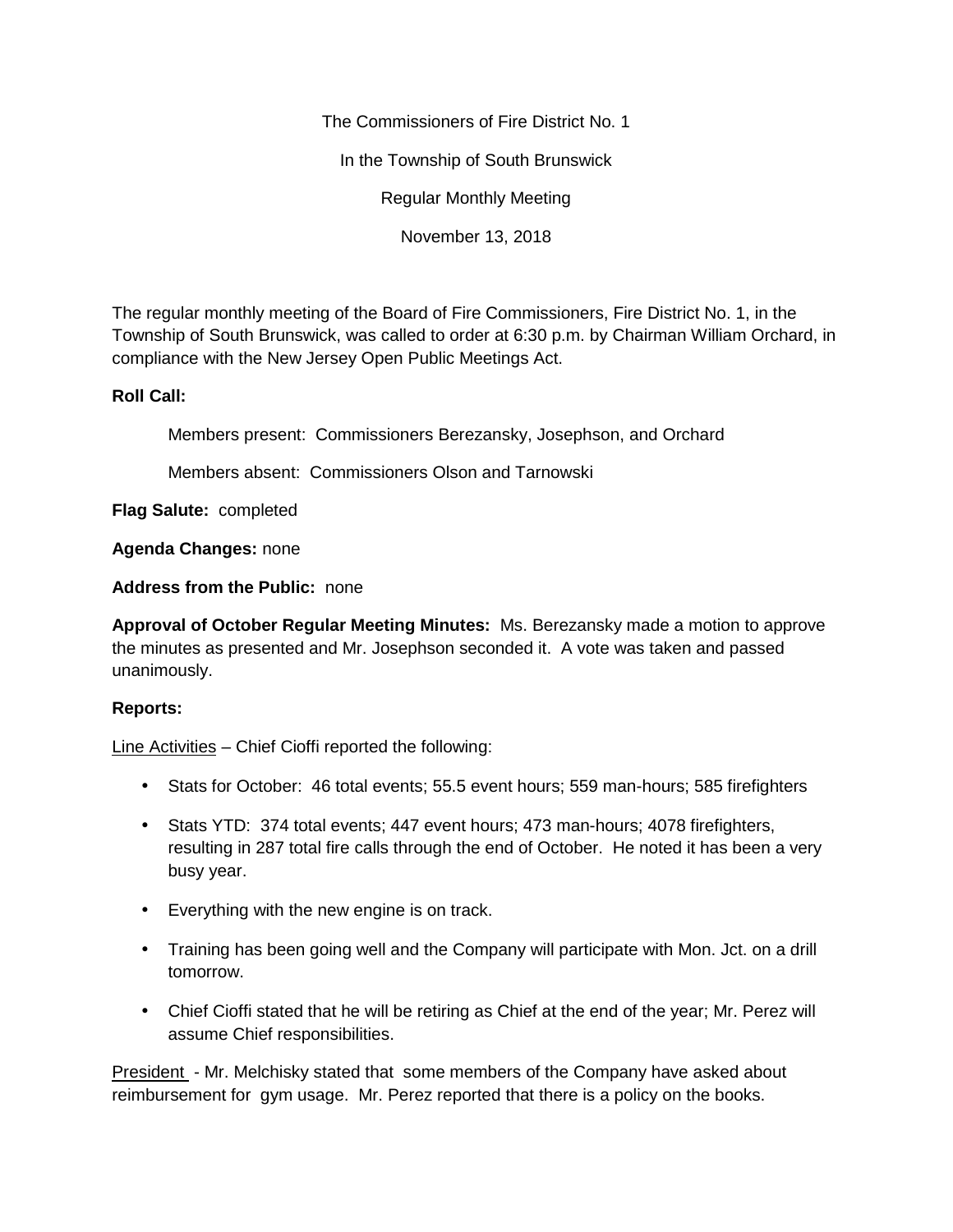In order for reimbursement, members must provide documentation that they used the gym facilities. The policy states that up to \$20/month is available for reimbursement, with the stipulation of attendance 8 times a month, again with proof. It was noted that reimbursement must be requests must be to the Treasurer by December 15 $^{\rm th}$ .

It was also reported that nominations for the Company were held.

Treasurer's Report/Voucher List – Ms. Berezansky presented the report (file copy attached). She reported that all bills have been paid and the  $3<sup>rd</sup>$  quarter check was received from the Township. After review of the List, Mr. Josephson made a motion to approve it, as presented and Mr. Orchard seconded it. A vote was taken and passed unanimously.

## Secretary's Report – no report

Fire Coordinator's Report – Mr. Perez reported the following:

- 1. About \$3K was saved on Workman's Comp., as the District was taken out of the "assigned risk" pool. This is not a JIF program. It was noted that all insurance policies are handled through Nottingham Insurance, except for life.
- 2. All generators were serviced, tested and working well.
- 3. Truck 221 had minor repairs done.
- 4. There were repairs to some Air Paks.
- 5. Gear was order for 4 firefighters.
- 6. A new account has to be re-established with Dell Computers.

Chairman's Report – The 2019 Budget is being finalized and will be presented at next month's meeting. There are no issues with it.

Standing Committee Reports –

*Fire Company Liaison –* nothing to report.

*Rescue Squad Liaison –* no report.

*Public Relations –* everything is up todate.

*State Association –* the next meeting will be in December.

*Insurance –* previously discussed.

**Unfinished Business:** none

**New Business:** 2019 Budget was noted above.